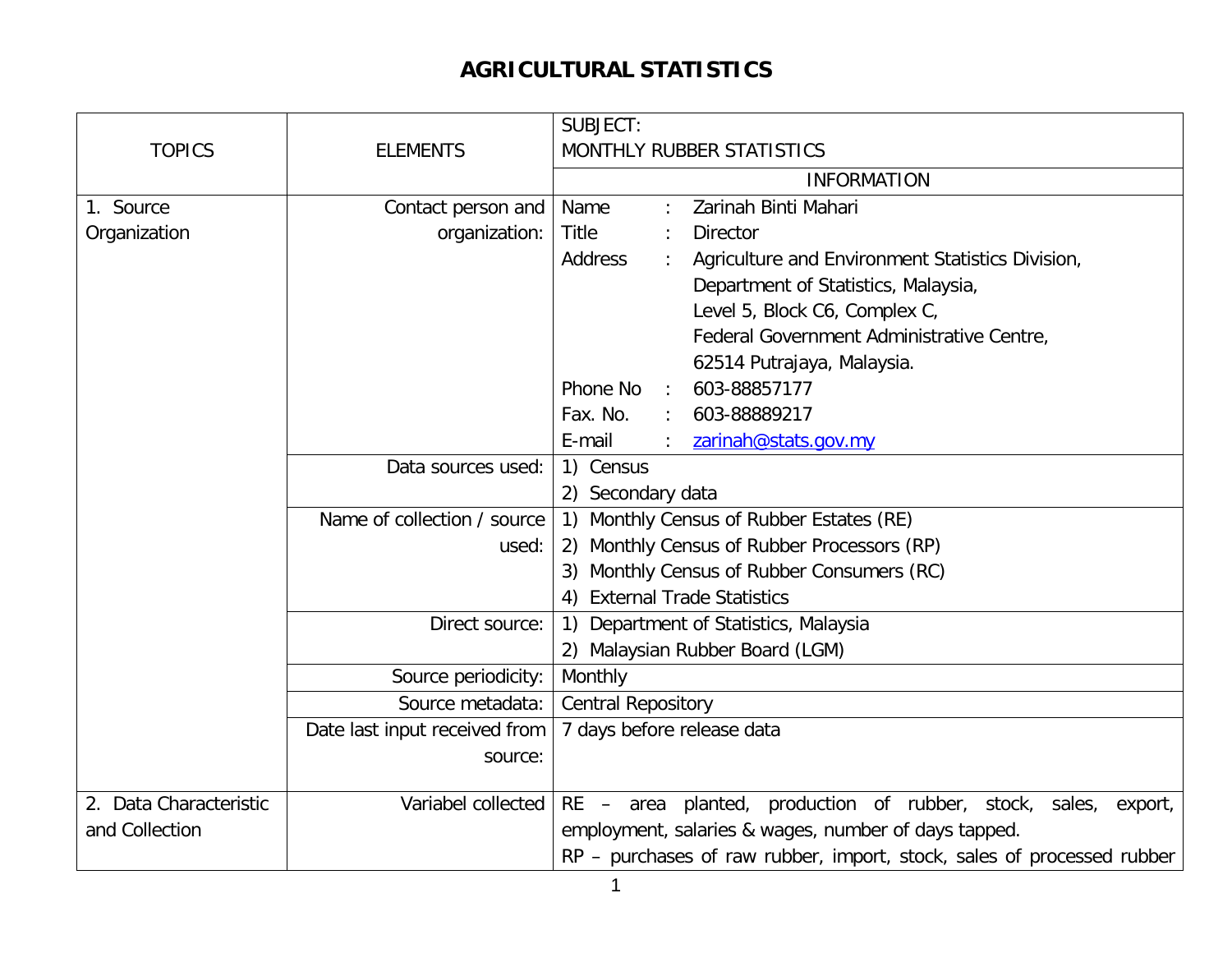|                                                       |                                | and exports.<br>RC - purchases and consumption of natural rubber, stock, purchases and                    |  |  |
|-------------------------------------------------------|--------------------------------|-----------------------------------------------------------------------------------------------------------|--|--|
|                                                       |                                |                                                                                                           |  |  |
|                                                       |                                | consumption of synthetic rubber, type of products produced.,                                              |  |  |
|                                                       | Sampling:                      | n.a                                                                                                       |  |  |
|                                                       | Periodicity:                   | Monthly                                                                                                   |  |  |
|                                                       | Reference period:              | 6 weeks after reference period                                                                            |  |  |
|                                                       | Base period:                   | n.a.                                                                                                      |  |  |
|                                                       | Date last updated:             | Monthly                                                                                                   |  |  |
|                                                       | Link to release calendar:      | Advance Release Calendar (ARC)                                                                            |  |  |
|                                                       | Other data characteristics and | n.a.                                                                                                      |  |  |
|                                                       | collection:                    |                                                                                                           |  |  |
| 3. Statistical<br>Population and Scope<br>of the Data | Statistical population:        | Establishment                                                                                             |  |  |
|                                                       | Geographical coverage:         | Malaysia                                                                                                  |  |  |
|                                                       | Sector coverage:               | 1) Agriculture - Rubber estates                                                                           |  |  |
|                                                       |                                | 2) Manufacturing - Rubber processors and rubber consumers                                                 |  |  |
|                                                       | Institutional coverage:        | Estates<br>1)                                                                                             |  |  |
|                                                       |                                | 2) Manufacturers                                                                                          |  |  |
|                                                       | Item coverage                  | n.a.                                                                                                      |  |  |
|                                                       | Population coverage:           | 347 establishments                                                                                        |  |  |
|                                                       | Product coverage:              | 370 products                                                                                              |  |  |
|                                                       | Other coverage:                | n.a.                                                                                                      |  |  |
| 4. Statistical Concepts                               | Key statistical concepts used: | International Recommendation Industrial Statistics 2008 (IRIS)                                            |  |  |
| and Classifications                                   | <b>Classifications used:</b>   | Malaysia Standard Industrial Classification (MSIC 2008)<br>$\left( \begin{matrix} 1 \end{matrix} \right)$ |  |  |
| Used                                                  |                                | 2) Malaysia Classification Product by Activity (MCPA 2009)                                                |  |  |
| 5. Statistical                                        | Aggregation and                | Industry and national level                                                                               |  |  |
| Computation and                                       | consolidation:                 |                                                                                                           |  |  |
| <b>Dissemination</b>                                  | Estimation:                    | Data from the latest month received                                                                       |  |  |
|                                                       | Imputation:                    | n.a.                                                                                                      |  |  |
|                                                       | Transformations:               | n.a.                                                                                                      |  |  |
|                                                       | Validation:                    | Structure, consistency, range and logical checks                                                          |  |  |